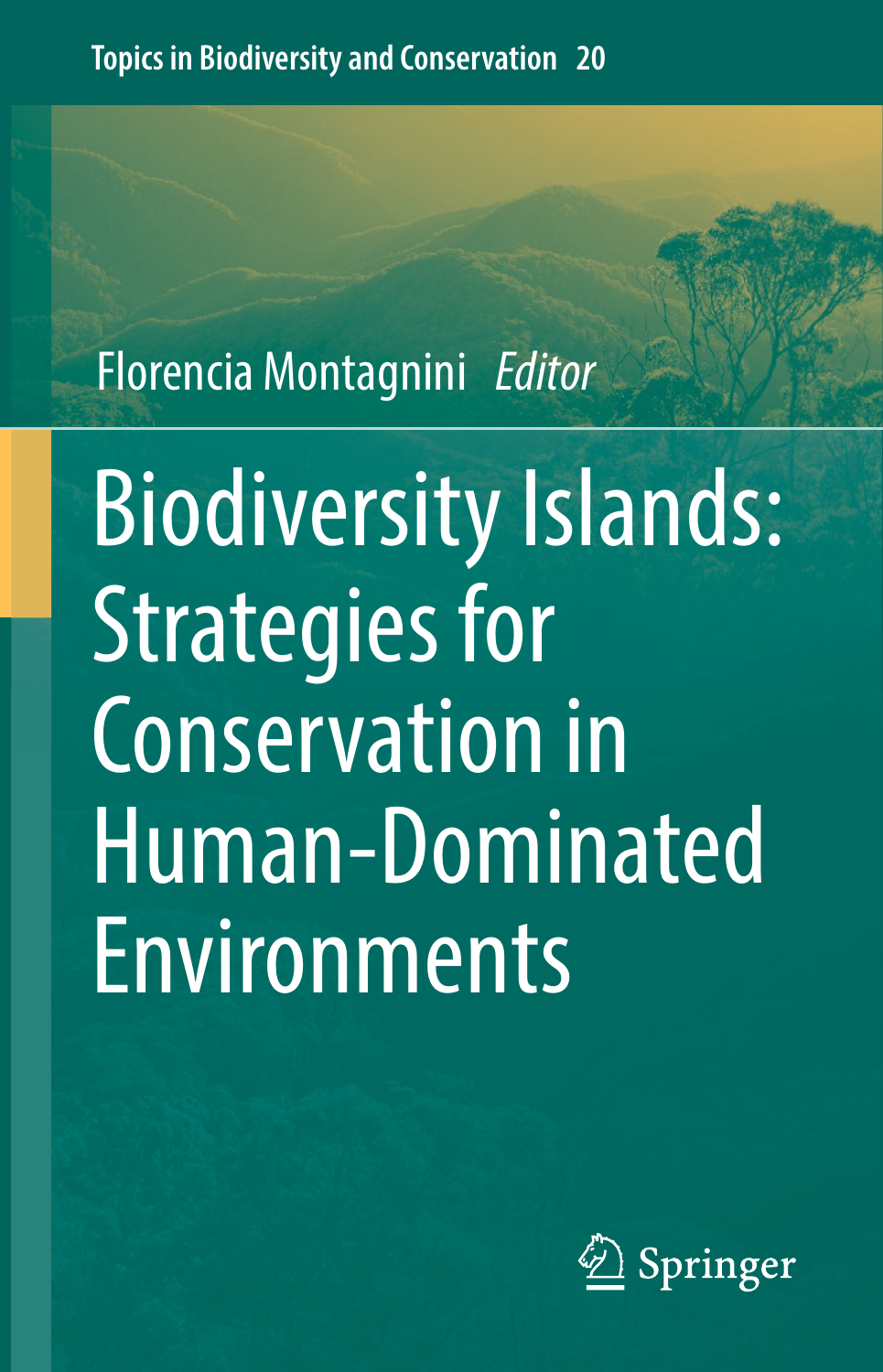## Topics in Biodiversity and Conservation

Volume 20

#### Series Editors

Professor David L. Hawksworth CBE, The Natural History Museum, London, UK Dr. Anurag Chaurasia, Indian Institute of Vegetable Research, Indian Council of Agricultural Research, Varanasi, Uttar Pradesh, India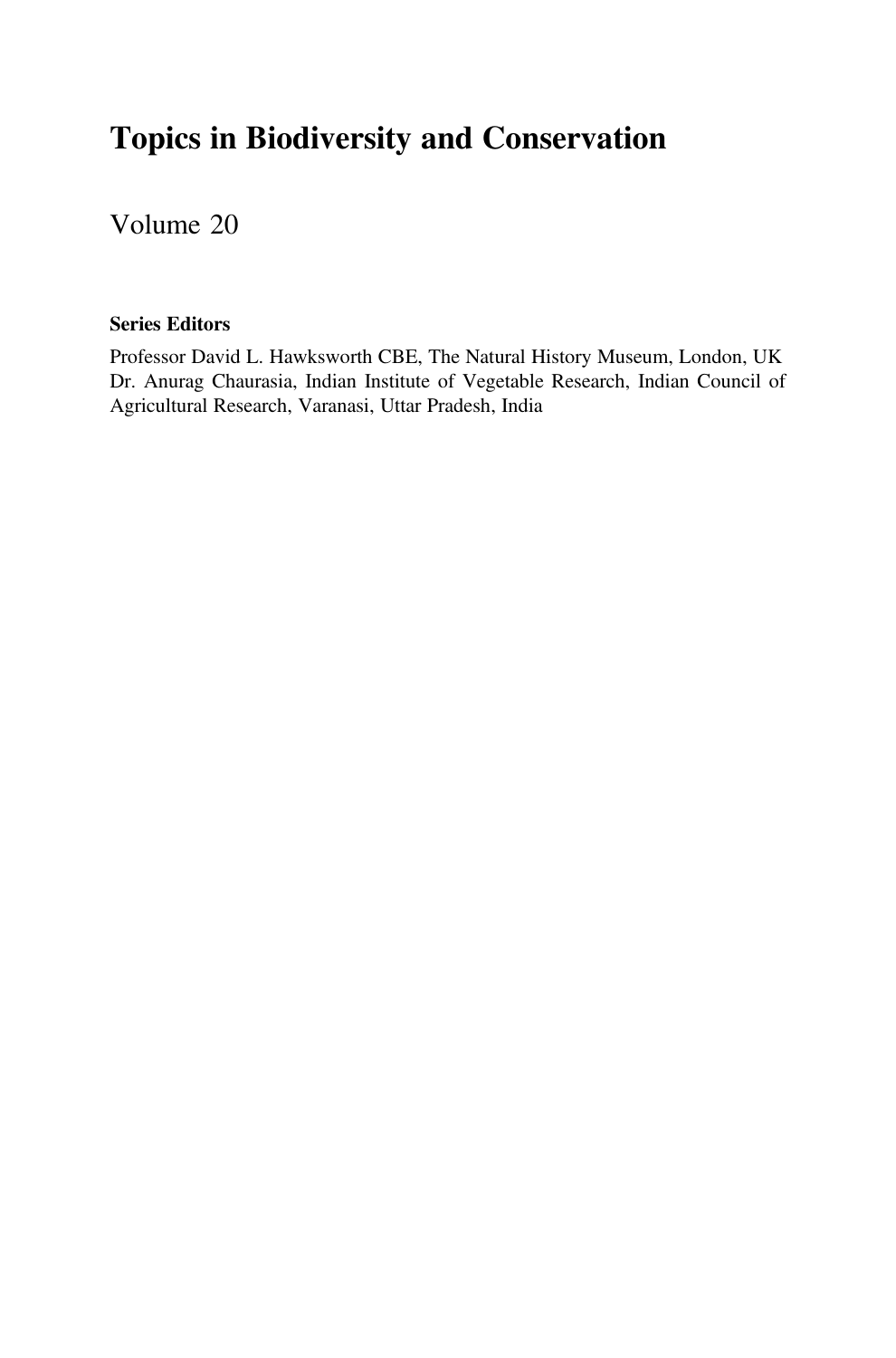Springer's book series, Topics in Biodiversity and Conservation, brings together some of the most exciting and topical papers in biodiversity and conservation research. The result is a series of useful themed collections covering issues such as the diversity and conservation of specific habitats or groups of organisms, and the key dilemma of resource use versus conservation.

Based on Springer's popular journal, Biodiversity and Conservation, the series provides access to selected peer-reviewed papers which represent the cutting edge of current research to provide a valuable overview of progress in each topic addressed. With their diversity of case studies and depth of investigation, these collections will be of particular interest for courses including biodiversity and/or conservation issues, and to advanced students and researchers working in related fields.

More information about this series at <https://link.springer.com/bookseries/7488>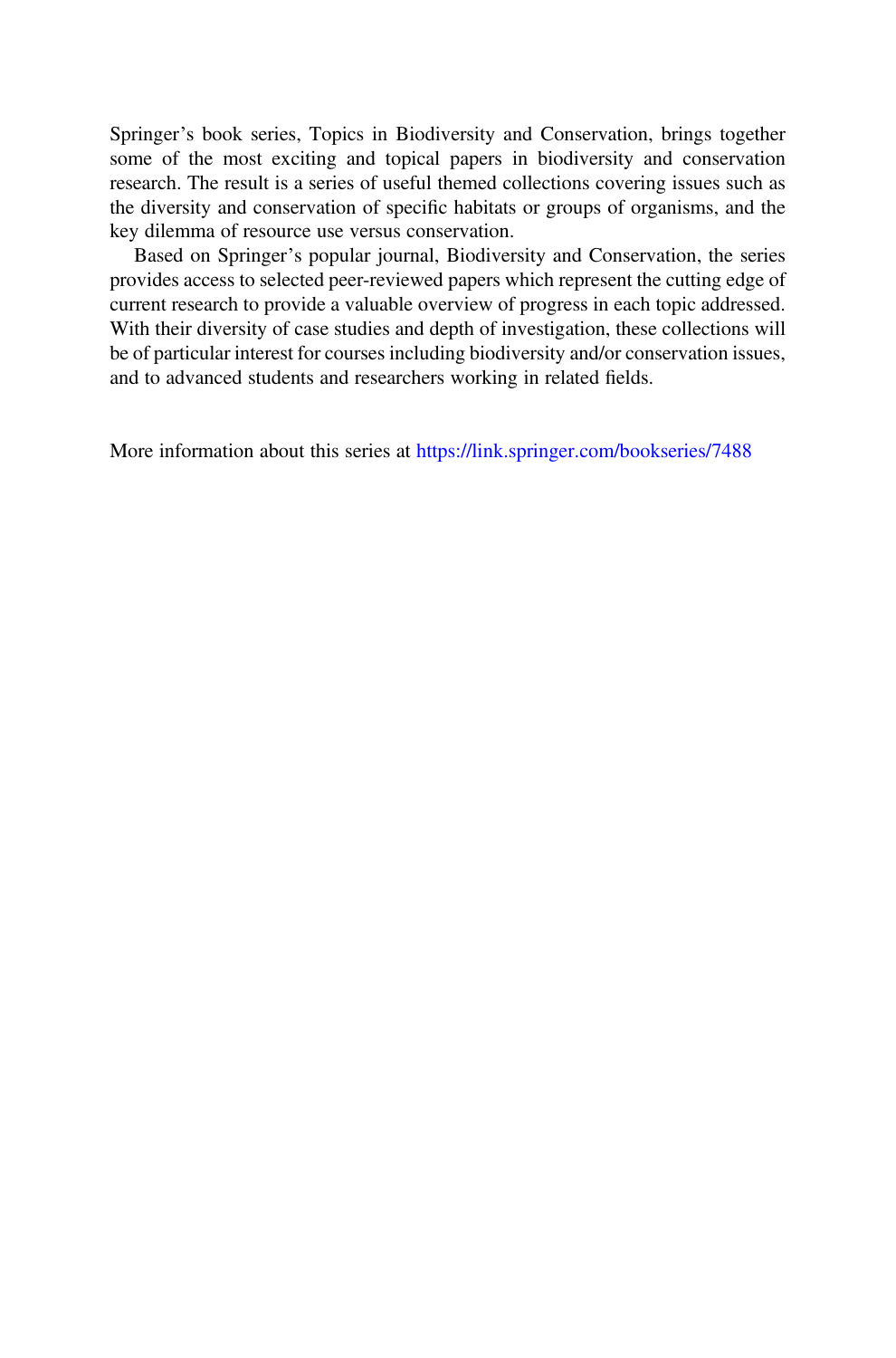Florencia Montagnini Editor

## Biodiversity Islands: Strategies for Conservation in Human-Dominated Environments

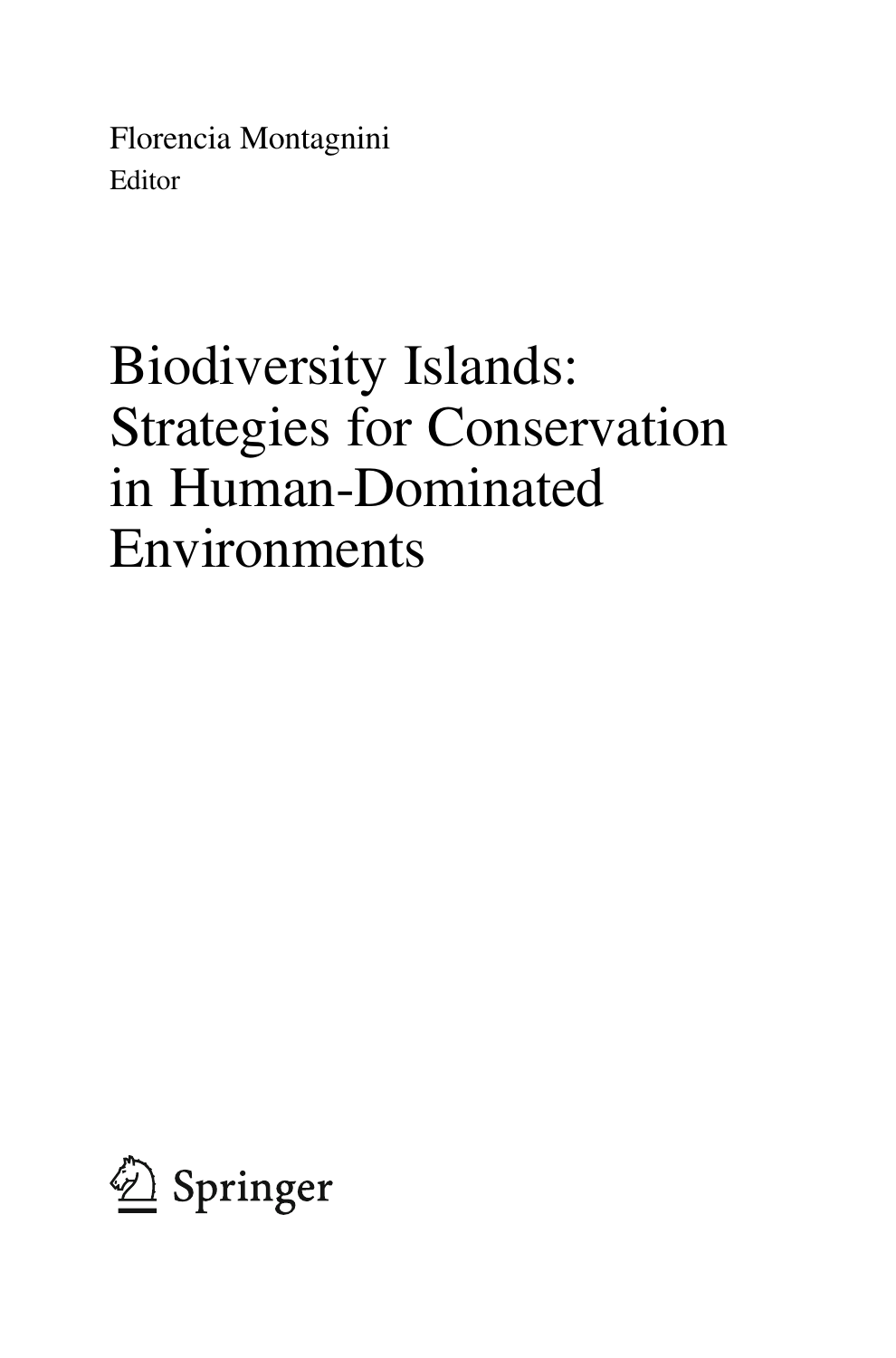**Editor** Florencia Montagnini School of the Environment, The Forest School Yale University New Haven, CT, USA

ISSN 1875-1288 ISSN 1875-1296 (electronic) Topics in Biodiversity and Conservation<br>
ISBN 978-3-030-92233-7 ISBN ISBN 978-3-030-92233-7 ISBN 978-3-030-92234-4 (eBook) <https://doi.org/10.1007/978-3-030-92234-4>

© The Editor(s) (if applicable) and The Author(s), under exclusive license to Springer Nature Switzerland AG 2022

This work is subject to copyright. All rights are solely and exclusively licensed by the Publisher, whether the whole or part of the material is concerned, specifically the rights of translation, reprinting, reuse of illustrations, recitation, broadcasting, reproduction on microfilms or in any other physical way, and transmission or information storage and retrieval, electronic adaptation, computer software, or by similar or dissimilar methodology now known or hereafter developed.

The use of general descriptive names, registered names, trademarks, service marks, etc. in this publication does not imply, even in the absence of a specific statement, that such names are exempt from the relevant protective laws and regulations and therefore free for general use.

The publisher, the authors and the editors are safe to assume that the advice and information in this book are believed to be true and accurate at the date of publication. Neither the publisher nor the authors or the editors give a warranty, expressed or implied, with respect to the material contained herein or for any errors or omissions that may have been made. The publisher remains neutral with regard to jurisdictional claims in published maps and institutional affiliations.

This Springer imprint is published by the registered company Springer Nature Switzerland AG The registered company address is: Gewerbestrasse 11, 6330 Cham, Switzerland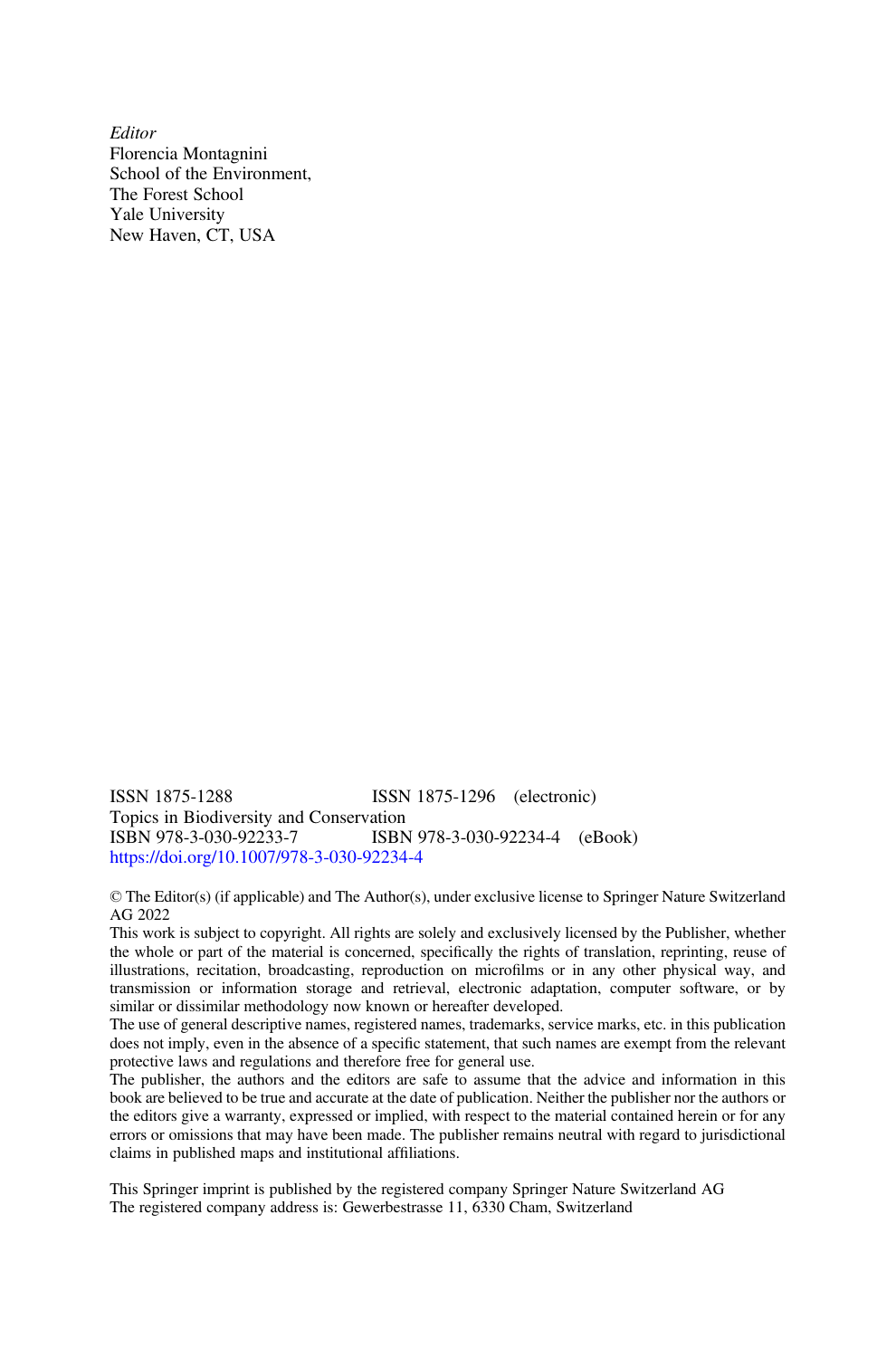This book is dedicated to my father.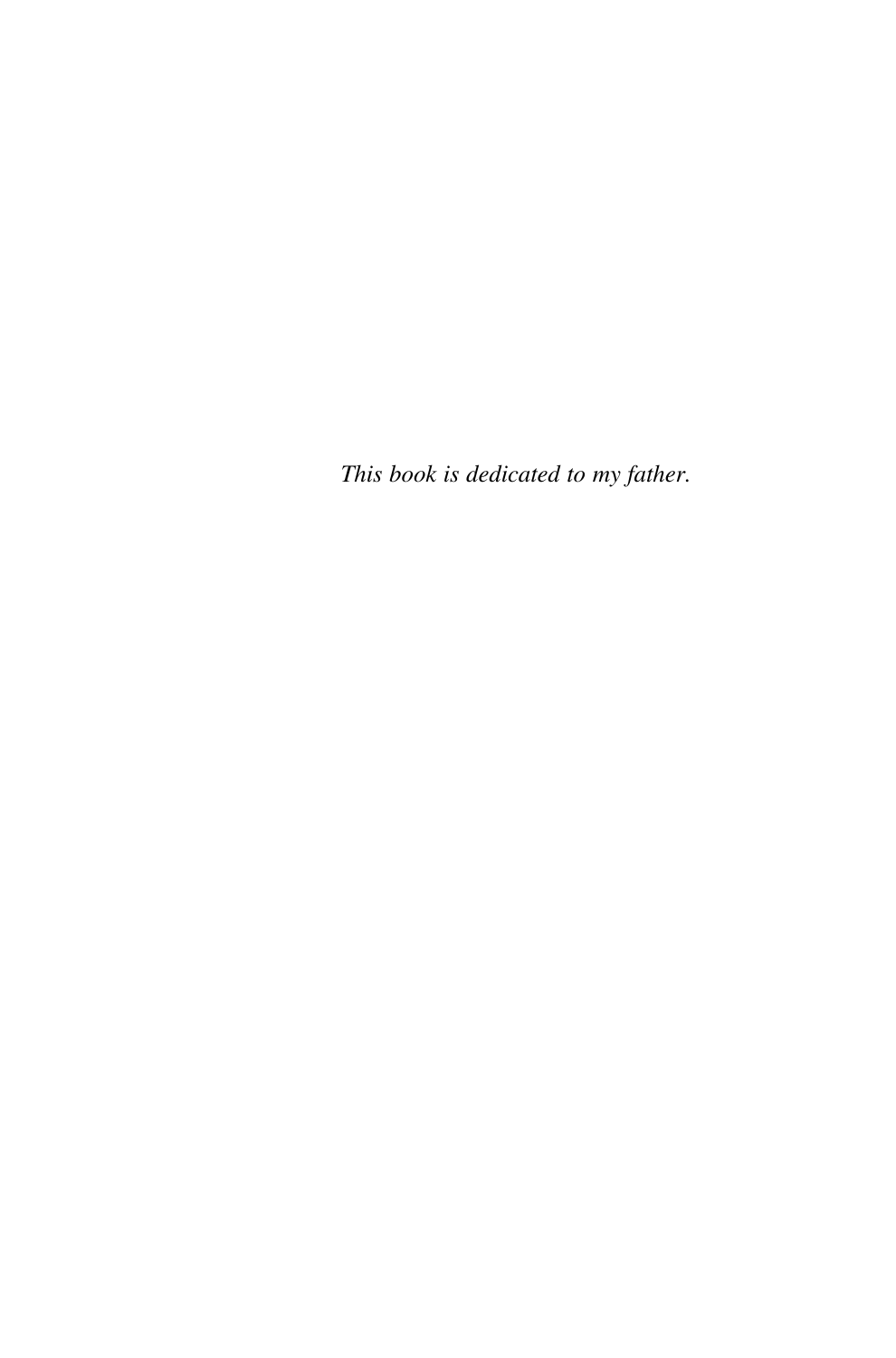#### Foreword

It is unfortunate that a book on this topic needed to be written, but it is on a highly relevant subject given the worldwide destruction of natural habitats and the loss of so many biological species. As we, at present, face the sixth great species extinction, the remaining biodiversity survive in small patches or islands, which have become extremely important for the survival of the species they contain or the migrant birds they host. As someone who has worked a lifetime in botanical gardens, I am very aware of the small patches of original vegetation that they often contain and their value for the pollinators that visit the flowers or the occasional visit of migratory birds as they pause on their journey. At the Royal Botanical Gardens at Kew in London, there is rare-listed hoverfly and an endangered species of lichen among other species preserved in this biodiversity island. In my field work in the highly fragmented Atlantic rainforest of Brazil and Argentina, we are still finding new and undescribed species of plants in the small remnants of the original forest. It is fortunate that still many species of animals and plants survive in these often small islands, making them extremely important, and a book drawing attention to them is most welcome.

Until relatively recently, much more attention was given to marine islands following the work of MacArthur and Wilson in 1967 and because of their muchthreatened biodiversity, but now there is a growing realisation of the importance of human-made islands on the mainland. The creation of biodiversity islands has been the topic of important research in the Biological Dynamics of Forest Fragments Project near Manaus, Brazil. I have spent many hours identifying plant species for this project. The original name of the project "Minimum Critical Size of Ecosystems Project" indicates its original research purpose to provide data about the minimum area needed to preserve a functioning area of rainforest to assist in the establishment of reserves and conservation areas. This book clearly demonstrates that today there are biodiversity islands of many different sizes, shapes and purposes.

This book treats a great variety of different types of biodiversity islands, all of which are areas of high biodiversity surrounded by highly degraded or intensely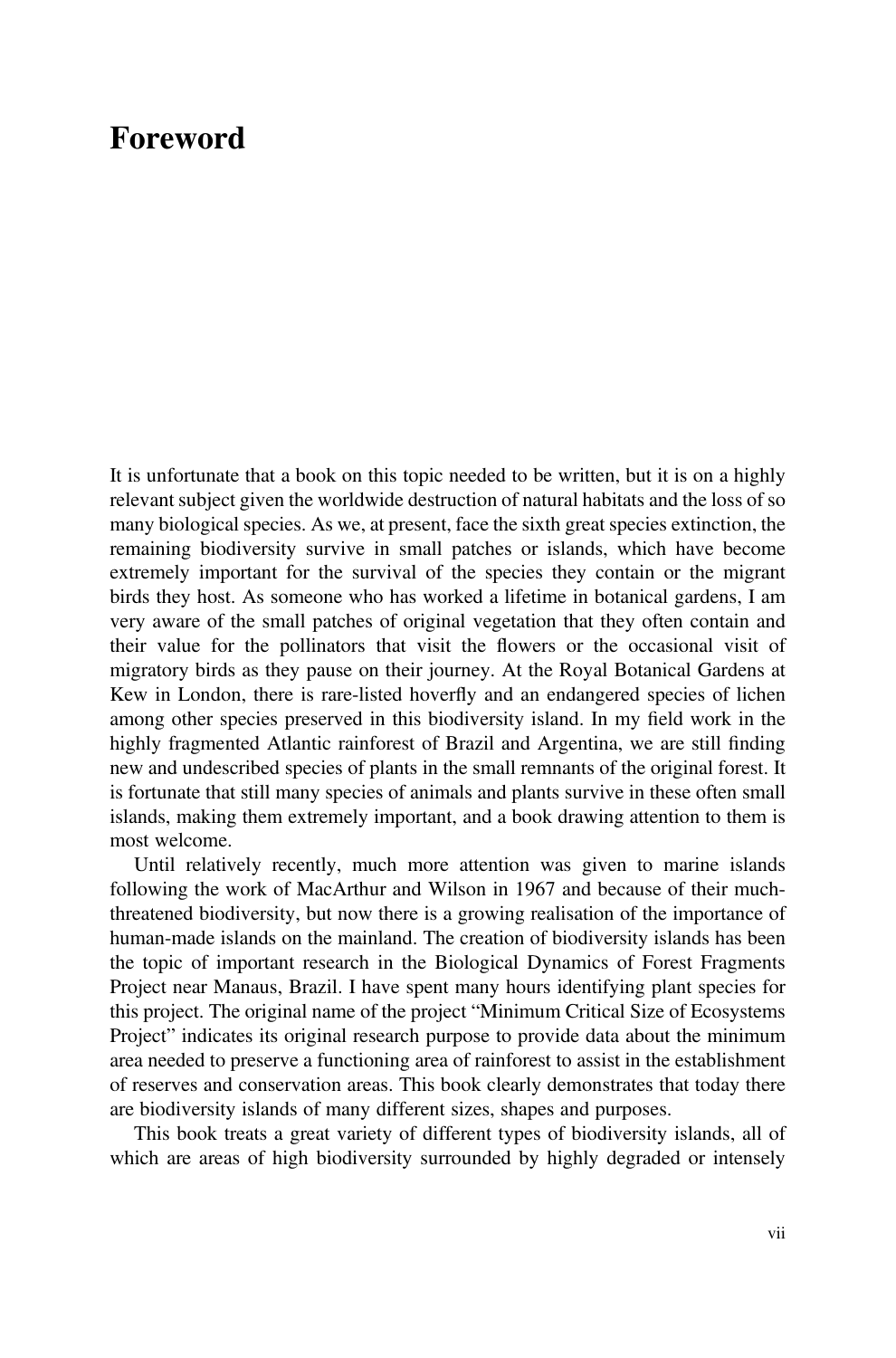used landscapes that act as refuges for the surviving species of the original ecosystem. The many examples given here clearly show the critical importance of biodiversity islands for conservation, restoration and sustainable management of several productive agroforestry systems. It is good to be taken around the world with examples of biodiversity islands in both the tropical and the temperate regions. I like the fact that these examples include not only areas of pristine natural habitats such as the Monteverde Cloud Forest in Costa Rica or the forest islands in the Paraguayan Chaco but also several examples from highly managed islands in agroforestry and regenerative agriculture systems. Some of the examples of the policies and political motivations given in various chapters should be helpful to anyone involved in the creation or management of a biodiversity island. Several chapters here show examples of harmonising food production with conservation. This unity of purpose is important and is far more likely to be of long-term success than placing conservation and agriculture in separate camps. Several chapters show the importance of alternative ways to produce food from more integrated management systems that also preserve biodiversity. The social, ecological, ethical and economic benefits of such systems are clearly outlined in several of the chapters.

I congratulate the editor of this book for gathering together such a varied and useful compilation of the ongoing work on biodiversity islands. This will be of considerable use to people involved in the design of future biodiversity islands because it has much to say about the motivations and politics and also about their size and spatial distribution whether from fragments of the original vegetation or from restoration of degraded and intensely used areas. It will be a most useful tool for both conservation and restoration. My hope is that this will be used by conservation organisations, local communities and indigenous peoples to create effective islands of biodiversity in many different ecosystems of the world and for many more creative types of management.

e‐mail: [siriain01@yahoo.co.uk](mailto:ForewordLyme Regis, United KingdomProfessor SirGhilleanT.Prance FRS, VMHsiriain01@yahoo.co.ukIt is unfortunate that a book on this topic needed to be written, but it is on a highly relevant subject given the worldwide destruction of natural habitats and the loss of so many biological species. As we, at present, face the sixth great species extinction, the remaining biodiversity survive in small patches or islands, which have become extremely important for the survival of the species they contain or the migrant birds they host. As someone who has worked a lifetime in botanical gardens, I am very aware of the small patches of original vegetation that they often contain and their value for the pollinators that visit the flowers or the occasional visit of migratory birds as they pause on their journey. At the Royal Botanical Gardens at Kew in London, there is rare-listed hoverfly and an endangered species of lichen among other species preserved in this biodiversity island. In my field work in the highly fragmented Atlantic rainforest of Brazil and Argentina, we are still finding new and undescribed species of plants in the small remnants of the original forest. It is fortunate that still many species of animals and plants survive in these often small islands, making them extremely important, and a book drawing attention to them is most welcome.Until relatively recently, much more attention was given to marine islands following the work of MacArthur and Wilson in 1967 and because of their much-threatened biodiversity, but now there is a growing realisation of the importance of human-made islands on the mainland. The creation of biodiversity islands has been the topic of important research in the Biological Dynamics of Forest Fragments Project near Manaus, Brazil. I have spent many hours identifying plant species for this project. The original name of the project “Minimum Critical Size of Ecosystems Project” indicates its original research purpose to provide data about the minimum area needed to preserve a functioning area of rainforest to assist in the establishment of reserves and conservation areas. This book clearly demonstrates that today there are biodiversity islands of many different sizes, shapes and purposes.This book treats a great variety of different types of biodiversity islands, all of which are areas of high biodiversity surrounded by highly degraded or intensely used landscapes that act as refuges for the surviving species of the original ecosystem. The many examples given here clearly show the critical importance of biodiversity islands for conservation, restoration and sustainable management of several productive agroforestry systems. It is good to be taken around the world with examples of biodiversity islands in both the tropical and the temperate regions. I like the fact that these examples include not only areas of pristine natural habitats such as the Monteverde Cloud Forest in Costa Rica or the forest islands in the Paraguayan Chaco but also several examples from highly managed islands in agroforestry and regenerative agriculture systems. Some of the examples of the policies and political motivations given in various chapters should be helpful to anyone involved in the creation or management of a biodiversity island. Several chapters here show examples of harmonising food production with conservation. This unity of purpose is important and is far more likely to be of long-term success than placing conservation and agriculture in separate camps. Several chapters show the importance of alternative ways to produce food from more integrated management systems that also preserve biodiversity. The social, ecological, ethical and economic benefits of such systems are clearly outlined in several of the chapters.I congratulate the editor of this book for gathering together such a varied and useful compilation of the ongoing work on biodiversity islands. This will be of considerable use to people involved in the design of future biodiversity islands because it has much to say about the motivations and politics and also about their size and spatial distribution whether from fragments of the original vegetation or from restoration of degraded and intensely used areas. It will be a most useful tool for both conservation and restoration. My hope is that this will be used by conservation organisations, local communities and indigenous peoples to create effective islands of biodiversity in many different ecosystems of the world and for many more creative types of management.)

Lyme Regis, United Kingdom Professor Sir Ghillean T. Prance FRS, VMH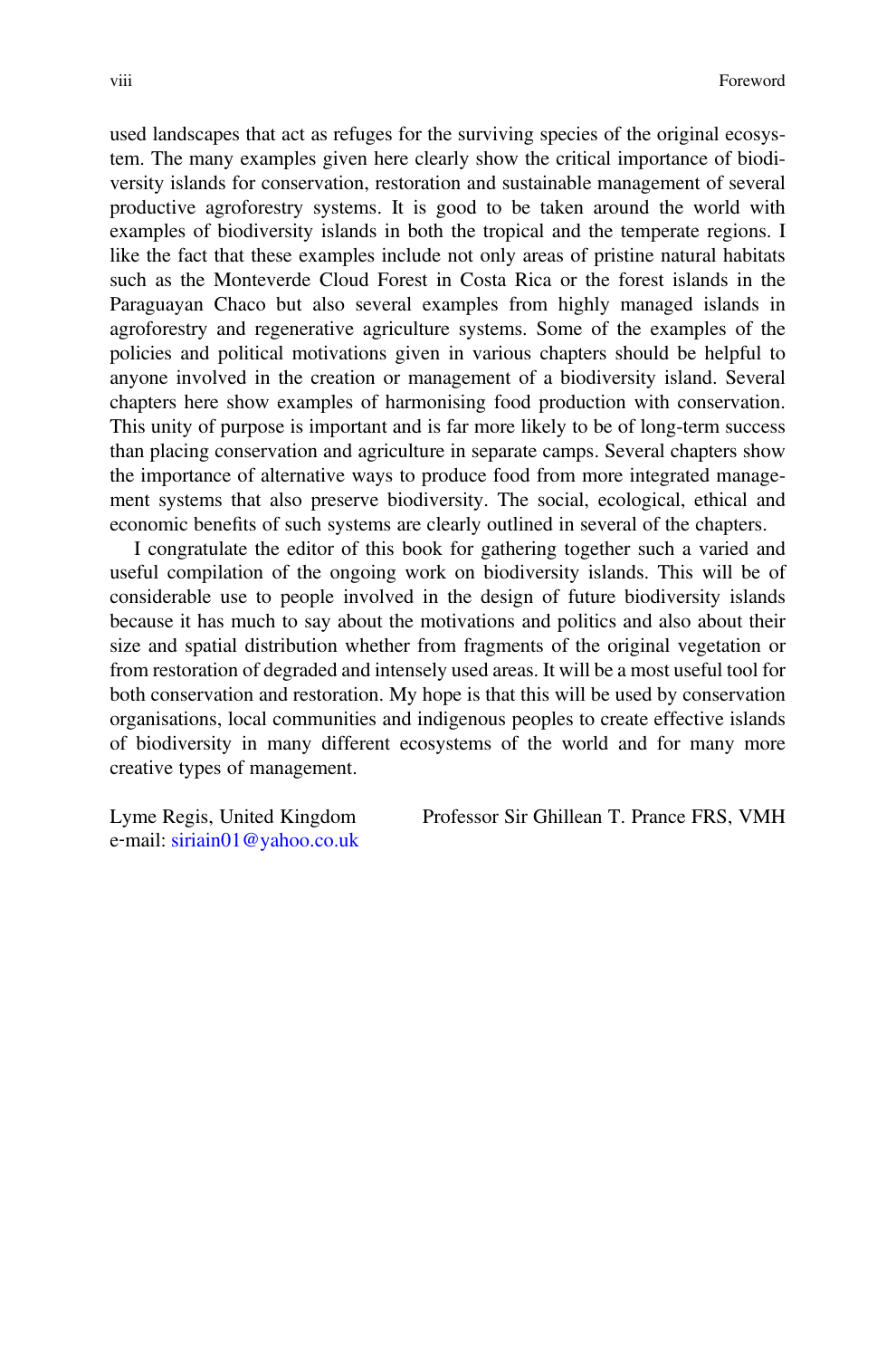#### Preface

A biodiversity island is an area of high biodiversity located within ecologically degraded, human-dominated landscapes. Biodiversity in the "islands" exceeds the surrounding landscape biodiversity baseline. These biodiversity islands thereby act as ecological refuges, promoting restoration and conservation in altered ecosystems prevalent today throughout the globe.

Biodiversity islands can provide food, water, fuels, and fibers, as well as genetic, medicinal, biochemical, and ornamental resources, pollination services, biological pest control, and maintenance of life cycles of migratory species. These landscapes hold promise for protecting a multitude of plant and animal species for present and future generations. The presence of biodiversity islands spread over a large area can decrease the chances of habitat loss from fire, disease, and other disturbances.

Biodiversity islands can exist within a wide range of human-dominated landscapes, including forest, agricultural, and urban settings, and can vary in scale from square meters to thousands of square kilometers. Design strategies for biodiversity islands depend on the spatial distribution of reserves throughout the landscape, the degree of site degradation, the species present, and their locations within the urban to rural spectrum.

This book is intended to provide an overview for the identification and establishment of biodiversity islands, presenting examples and case studies where the biodiversity islands approach is being used in a variety of locations and contexts worldwide. This book will contribute to design parameters on appropriate sizing and spatial distribution of biodiversity islands to be effective in conservation and regeneration across the landscape, using integrated landscape management approaches.

The chapters discuss current challenges faced today by biodiversity conservation researchers, practitioners, and policy makers and propose innovative approaches to tackle them. Contributors are an assemblage of researchers, academicians, and practitioners from biodiversity conservation, environmental management, forestry, agroecology, agroforestry, and related fields who approach the issues from unique perspectives.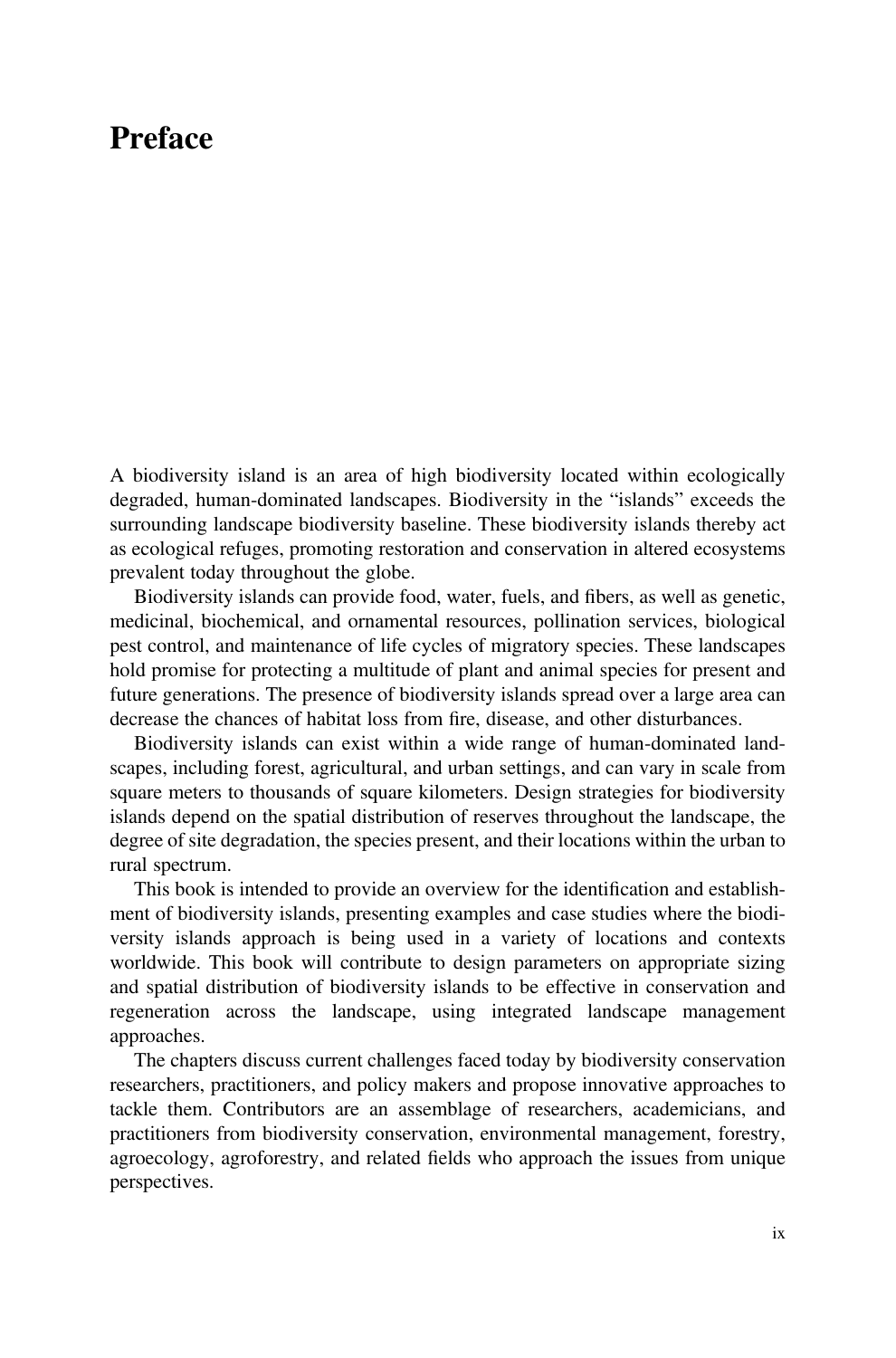This book comprises five parts: Part I, Introduction, establishes the framework for understanding the complexities of biodiversity islands and the variety of strategies that can be used to establish them. The Introduction defines the term "biodiversity islands" and their size, location, and distribution in the landscape; stresses their many ecological, social, and economic benefits; and discusses potential limitations of the use of this framework along with ways to overcome them. Part  $II$ , Biodiversity Islands Establishment and Management: Challenges and Alternatives, shows how design strategies may depend on landscape use within the matrix of habitat fragmentation, with integrated landscape management (ILM), including sustainable agriculture, agroforestry, and community-led action, providing a framework for implementation. Part III, Biodiversity Islands Across the Globe: Case Studies, shows how varied agroecological strategies were applied in the formation or conservation of biodiversity islands in human-dominated landscapes in Paraguay, Peru, Costa Rica, Colombia, Great Britain, Argentina, Panama, and the USA. The variety of case studies from different types of landscapes from several regions of the world reveals the role biodiversity islands play in conserving local flora and fauna that have been largely diminished by anthropogenic activities, while providing cultural connections to nature and supplying ecosystem services that make biodiversity islands advantageous to farmers and nearby communities. Part IV, Safeguarding the Environmental, Economic, and Social Benefits of Biodiversity Islands, further details the economic, social, political, and cultural aspects of the establishment and persistence of biodiversity islands in anthropogenic landscapes, emphasizing how community-led action contributes to their development and subsequent management, with examples from Puerto Rico, Ecuador, Brazil, India, the USA, Panama, and Ethiopia. Part V, Conclusions, summarizes the lessons learned while compiling this volume and lays out the pending challenges and potential solutions ahead.

One late summer afternoon, about 2 years ago, while relaxing in the porch of a house in suburban/rural Northford, Connecticut, a fox ran across the garden, apparently not feeling too threatened by our presence. When wondering where this small animal was coming from, and where did it go when it finally ran away, Kjell E Berg suggested that the water reservoir located about 100 meters from the house was a nice undisturbed forest that perhaps was functioning as a biodiversity island. Soon the idea of digging more into the concept grew in all directions; the next day, Brett Levin at Yale enthusiastically took it as his own project, and soon we wrote the introductory chapter of this book among the three of us.

Other ideas followed as we developed a website: <https://biodiversityislands.org/> and led a meeting session called "Biodiversity Islands: Pockets of Protected Land in Human Dominated Environments" at a IUFRO (International Union of Forest Research Organizations) conference in Posadas, Misiones, Argentina, in October 2018. The structure and contents of this book further developed as we met and held conversations with students, colleagues, and friends whose enthusiasm, energy, and joyful attitude made this book possible from start to end. The more than a 100 authors who contributed chapters for this book drove the rest of the way with their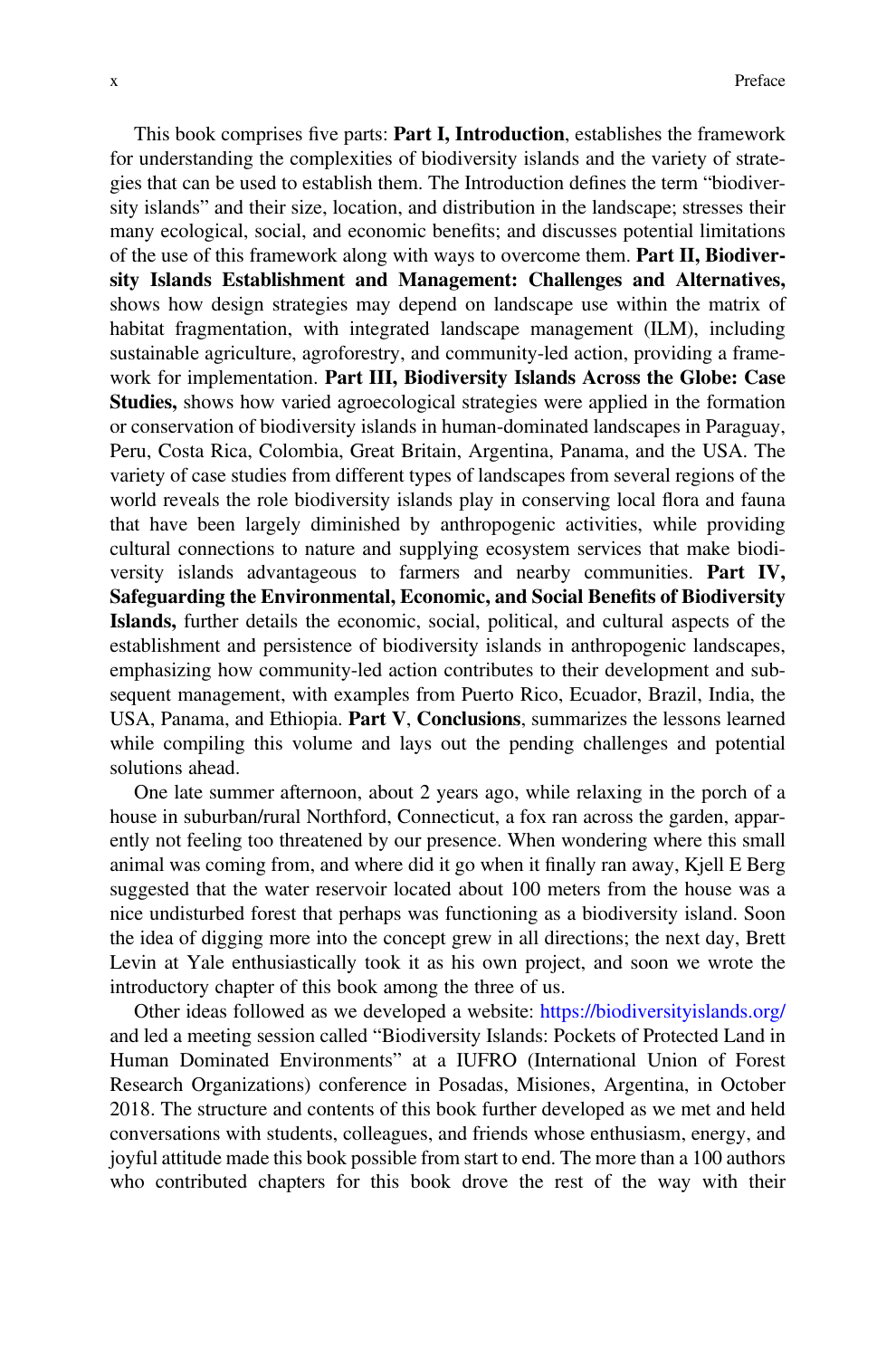dynamism, dedication, and persistence. Numerous colleagues and friends also helped with their intellectual input and moral support.

There was a total of 105 contributors from 11 countries (32 Argentina; 2 Brazil; 1 Canada; 14 Colombia; 2 Costa Rica; 10 Mexico; 4 Panama; 11 Paraguay; 3 Peru; 23 USA; 2 UK). Different chapters report research, case studies, and experiences from 14 countries: Argentina, Brazil, Colombia, Costa Rica, Ecuador, Ethiopia, India, Mexico, Panama, Paraguay, Peru, Puerto Rico, the UK, and the USA. Thus, the book includes examples of biodiversity islands from tropical as well as temperate regions, ranging from natural habitats to agroforestry and regenerative agriculture systems, and from relatively small to large geographic areas of the world.

A holistic, multidisciplinary perspective was taken in approaching each theme, encompassing factors and variables from multiple disciplines. The contributing authors present views from the academic, practitioner, and policy-making perspectives, offering alternatives and suggestions for promoting strategies that support biodiversity conservation through intentionally designed frameworks for sustainable forest landscapes. With the current worldwide trend of habitat destruction and the need to preserve biodiversity and its values, this book is an essential tool as it provides suggestions and concrete examples that can be used by a variety of stakeholders in various settings throughout the world. This book is useful to researchers, farmers, foresters, landowners, land managers, city planners, and policy makers alike.

New Haven, CT, USA Florencia Montagnini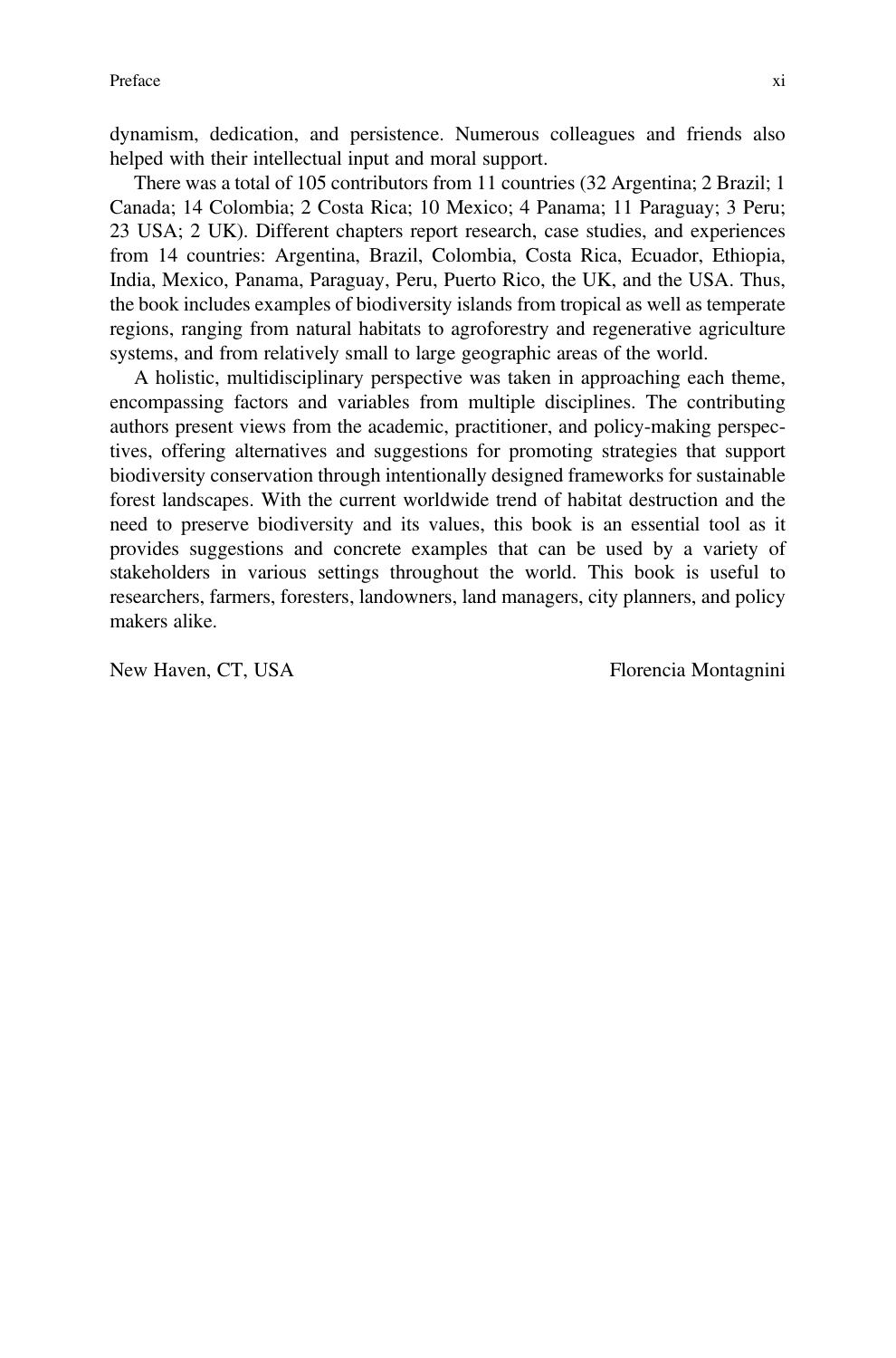#### Acknowledgments

Many chapter contributors acted as independent reviewers of other colleagues' chapters. In addition, other external reviewers generously gave their time to read and offer useful suggestions to improve the chapters. There was a total of 55 reviewers from the academic as well as from the practitioner's realms. The following is a list of chapter reviewers: Oscar J Abelleira, Dara Albrecht, Victor Arroyo-Rodriguez, Gary Bentrup, Kjell E Berg, Robert Bushbacher, Jonathan Cornelius, Sara del Fierro, Beatriz Eibl, Alberto Esquivel, Ben Everett-Lane, Glenn Galloway, Sergius Gandolfi, Eva Garen, Libertario González, Heather Griscom, David Hawksworth, Karen Kainer, Keith Kirby, B. Mohan Kumar, Rafaela Laino Guanes, Ariel Lugo, Brett Levin, Philip Marshall, Paula Meli, Zoyla Mireya Clavo Peralta, Irene Montes-Londoño, Gabriela Morales-Nieves, Mathew Moran, Carlos Navarro, Quint Newcomer, Fernando Niella, Joseph Orefice, Alison Ormbsy, Nahuel Pachas, Pablo Peri, Daniel Piotto, Julio Prieto, Neptali Ramírez-Marcial, Juan Rivero de Aguilar, Carmen María Rojas González, Ricardo Rozzi, Rocío Santos-Gally, John Schelhas, Sara Scherr, Emily Sigman, Jacob Slusser, Ryan Smith, Rosina Soler, Eric Toensmeier, Mateo Vega, Zoe Volenec, Sheila Ward, Catherine Watson, and Gustavo Zuleta. Many thanks to them for their generosity and dedication.

Sara del Fierro and Ryan Smith, both from Yale University's School of the Environment (YSE), performed multiple roles as most efficient, dynamic, and enthusiastic book editors, assistants, reviewers, and co-authors. Dara Albrecht and Ben Everett-Lane, both at Yale College, majoring in environmental science, generously volunteered their time as dedicated, energetic, and passionate editors, assistants, reviewers, and co-authors. They all made the task feel more important and appreciated, and their contributions and collegiality are immensely appreciated.

Financial, logistical, and administrative support from Yale School of the Environment (YSE) made this book possible.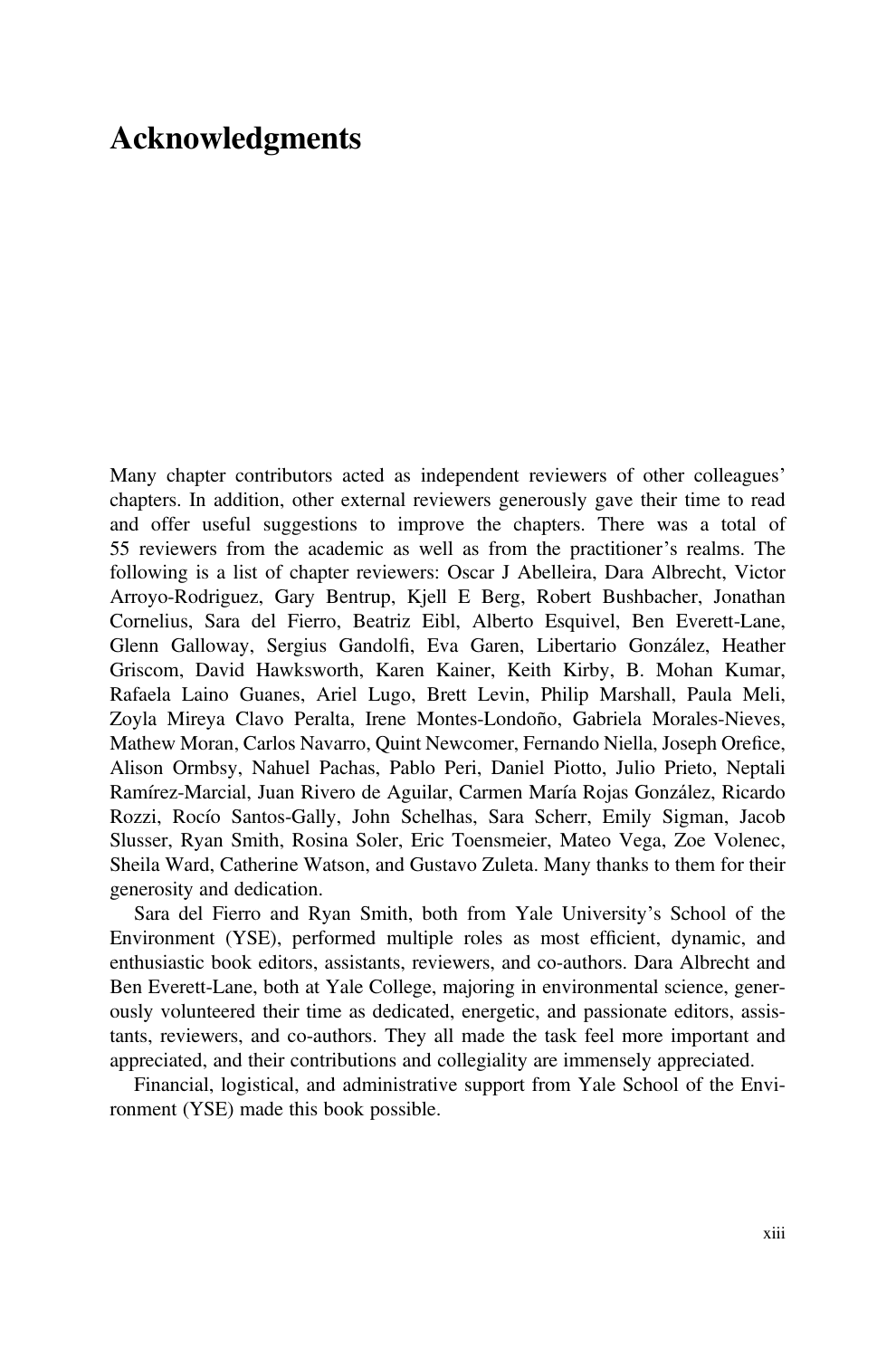Finally, this book was written to soothe the grief of losing Sunset, constant and faithful companion whose energy, strength, and perseverance were always contagious and made the ride through life smooth and enjoyable for so many years.



June 12, 2021 Northford and New Haven, CT, USA Florencia Montagnini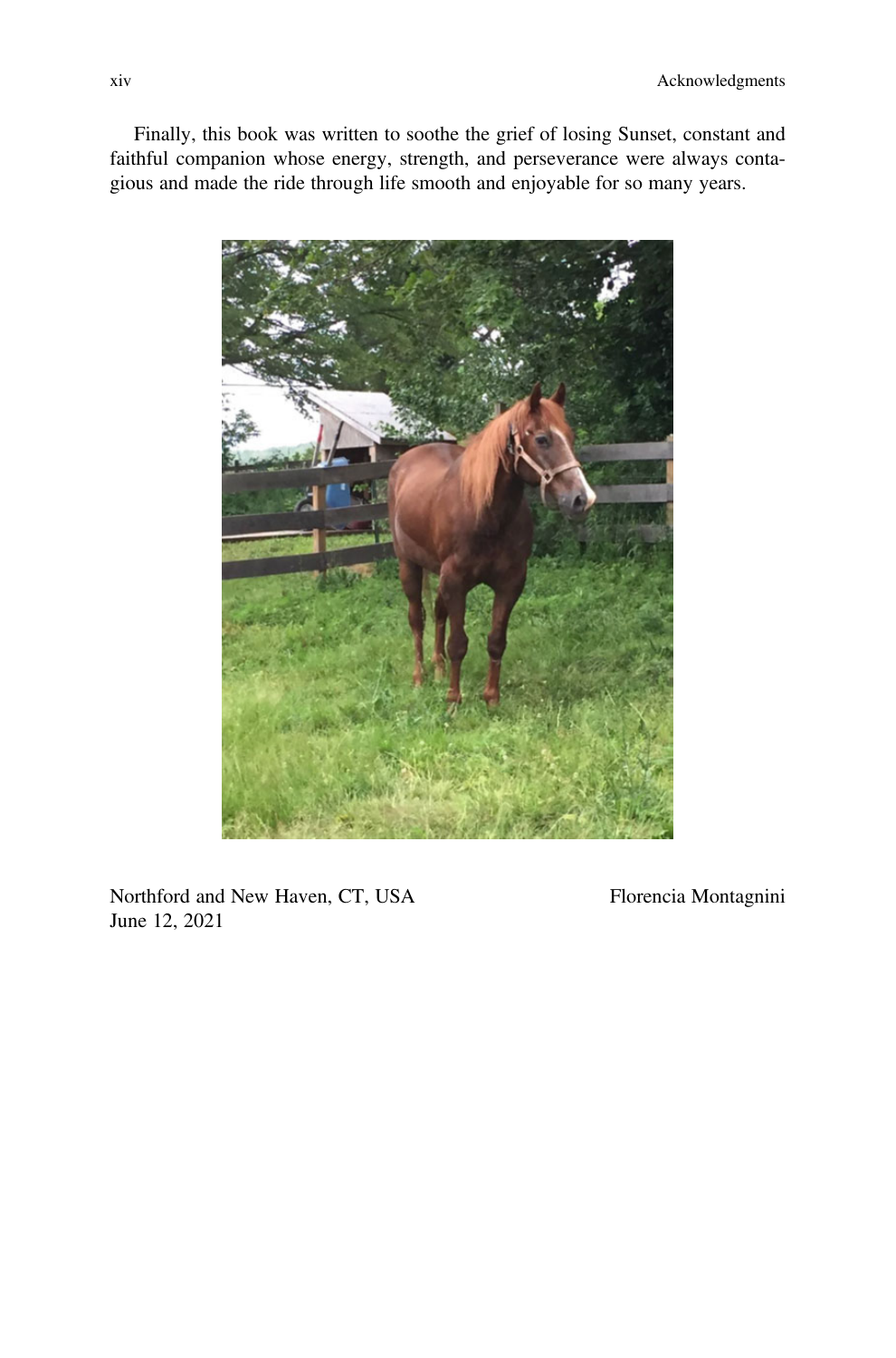### **Contents**

#### Part I Introduction

| $\mathbf{1}$         | <b>Introduction. Biodiversity Islands: Strategies for Conservation</b><br>in Human-Dominated Environments<br>Florencia Montagnini, Brett Levin, and Kjell E. Berg                                                                                                                     | 3   |
|----------------------|---------------------------------------------------------------------------------------------------------------------------------------------------------------------------------------------------------------------------------------------------------------------------------------|-----|
|                      | <b>Biodiversity Islands Establishment and Management:</b><br>Part II<br><b>Challenges and Alternatives</b>                                                                                                                                                                            |     |
| $\overline{2}$       | The Importance of Small Rainforest Patches for Biodiversity<br>Víctor Arroyo-Rodríguez, Ricard Arasa-Gisbert,<br>Norma P. Arce-Peña, Martín J. Cervantes-López,<br>Sabine J. Cudney-Valenzuela, Carmen Galán-Acedo,<br>Manuel A. Hernández-Ruedas, Miriam San-José, and Lenore Fahrig | 41  |
| $\mathbf{3}$         | <b>Regenerative Agriculture as Biodiversity Islands</b><br><b>Brett Levin</b>                                                                                                                                                                                                         | 61  |
| $\blacktriangleleft$ | <b>Functions of Agroforestry Systems as Biodiversity Islands</b><br>Florencia Montagnini and Sara del Fierro                                                                                                                                                                          | 89  |
| 5                    | <b>Biodiversity Islands: The Role of Native Tree Islands Within</b><br><b>Silvopastoral Systems in a Neotropical Region</b><br>Rocio Santos-Gally and Karina Boege                                                                                                                    | 117 |
| 6                    | <b>Riparian Forests: Longitudinal Biodiversity Islands</b><br>Lina Paola Giraldo, Julián Chará, Zoraida Calle,<br>and Ana M. Chará-Serna                                                                                                                                              |     |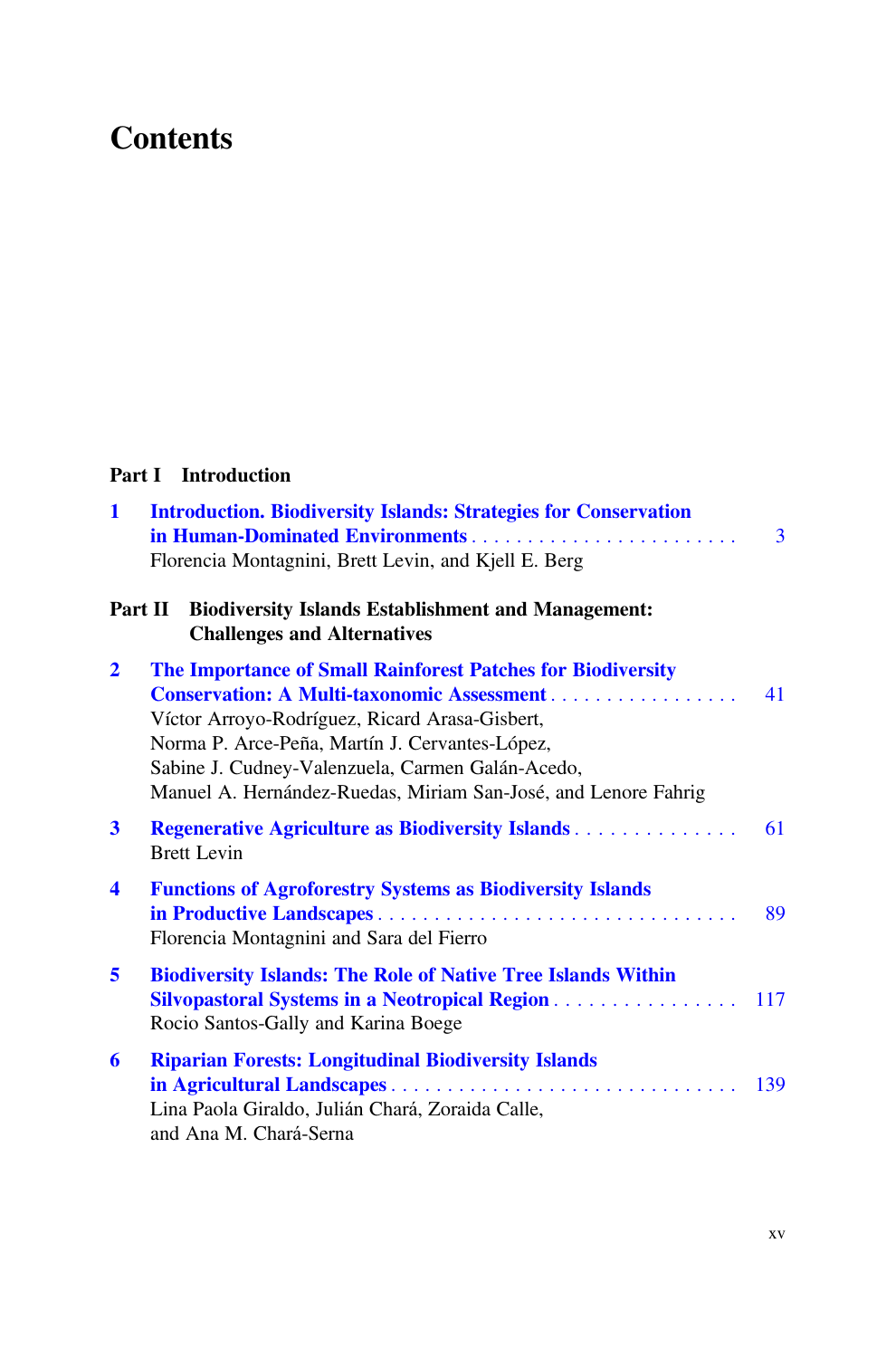| XV1<br>the control of the control of the | Contents |
|------------------------------------------|----------|
|                                          |          |

| 7  | <b>Conservation and Registration of Seed Sources in Reserve</b><br>Beatriz I. Eibl, Florencia Montagnini, Lucas N. López,<br>Héctor F. Romero, Claudio J. Dummel, Guillermo Küppers,<br>Miguel A. López, Pedro Lavignolle, Jorge Cortes,<br>and Marcelo A. De La Vega                                                                                 |            |
|----|-------------------------------------------------------------------------------------------------------------------------------------------------------------------------------------------------------------------------------------------------------------------------------------------------------------------------------------------------------|------------|
|    | Part III Biodiversity Islands Across the Globe: Case Studies                                                                                                                                                                                                                                                                                          |            |
| 8  | <b>Islands of Forests Among Savannas: Key Elements</b><br>for Conservation and Production in the Paraguayan<br>Rafaela Laino, Karim Musalem, Luis Domingo Laino,<br>Andrea Caballero-Gini, Diego Bueno-Villafñae, Lidia Aranda,<br>Alberto Esquivel, Marcela Ferreira Riveros, Lía Romero Nardelli,<br>Nicolás Cantero, and Rebeca Irala              | 185        |
| 9  | <b>Biodiversity Islands and Dominant Species in Agricultural</b><br>Landscapes of the South Western Amazon, Perú<br>Zoyla Mirella Clavo Peralta, Jorge Washinton Vela Alvarado,<br>and Carlos Mariano Alvez-Valles                                                                                                                                    | <b>207</b> |
| 10 | The Monteverde Cloud Forest: Evolution of a Biodiversity<br>Quint Newcomer, Fabricio Camacho Céspedes, and Lindsay Stallcup                                                                                                                                                                                                                           | 237        |
| 11 | A Highly Productive Biodiversity Island Within<br>a Monoculture Landscape: El Hatico Nature Reserve<br>(Valle del Cauca, Colombia)<br>Zoraida Calle D, Carlos Hernán Molina C,<br>Carlos Hernando Molina D, Enrique José Molina D,<br>Juan José Molina E, Bernardo Murgueitio C,<br>Amalia Murgueitio C, and Enrique Murgueitio R                     | 279        |
| 12 | Hacienda Pinzacuá: An Example of Regenerative Agriculture<br><b>Amidst a Transformed Landscape in the Colombian Andes</b><br>Irene Montes-Londoño, Alicia Calle, Olimpo Montes,<br>and Arturo Montes                                                                                                                                                  | 305        |
| 13 | <b>Islands of Trees in Long-Fragmented Landscapes</b><br>in Great Britain<br>Keith J. Kirby                                                                                                                                                                                                                                                           | 337        |
| 14 | <b>Natural Landscape of the Pampa Region in Santa Fe Province,</b><br><b>Argentina: Environmental Resilience and Opportunity</b><br>for Changing the Agri-Food Paradigm<br>Libertario Hugo González, Germán Neffen, Victoria Benedetto,<br>Marta Sánchez Miñarro, Andrea García, Ricardo Biasatti,<br>Pablo Rimoldi, Cristian Alesio, and Daniel Paiz | 353        |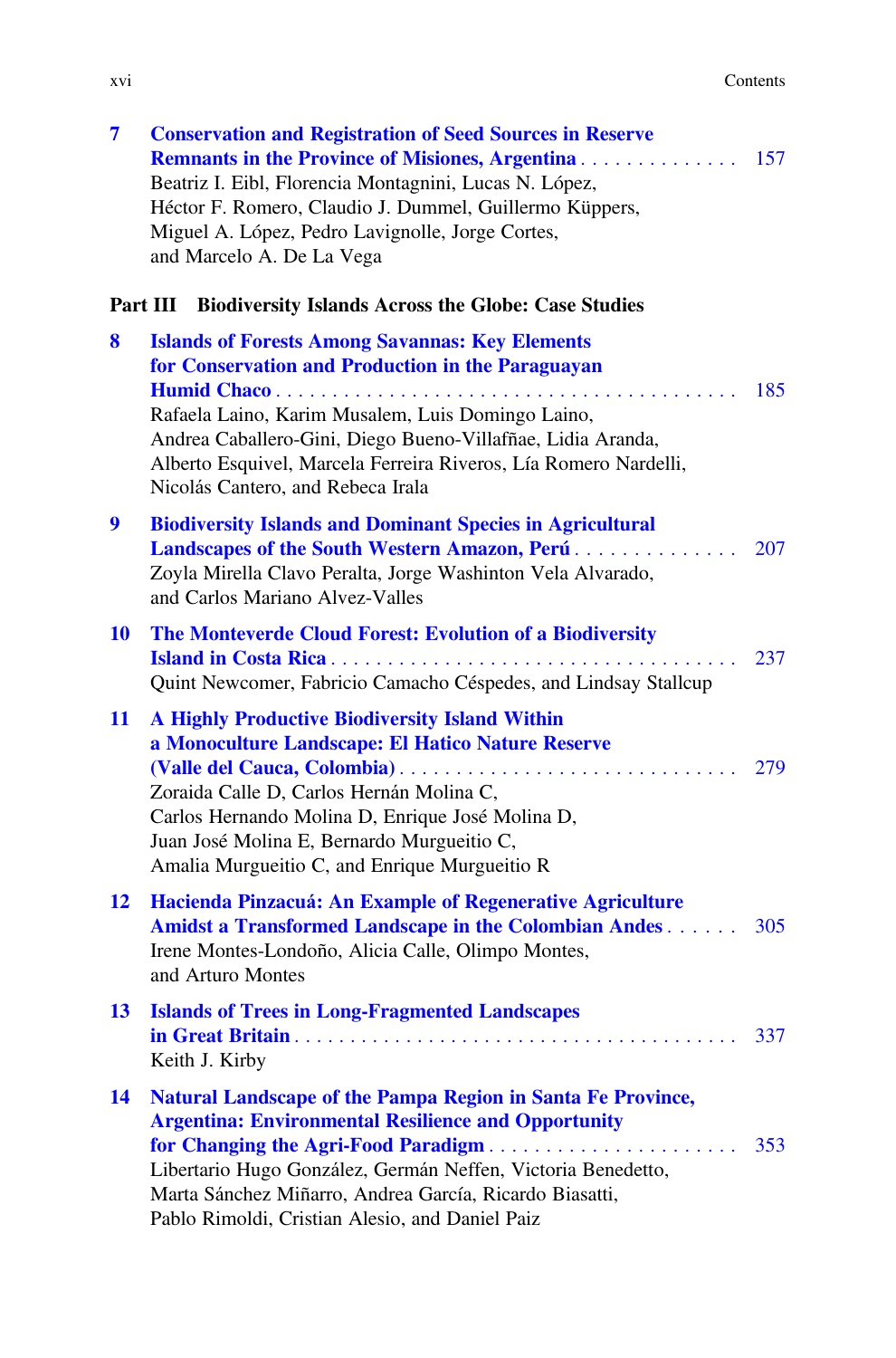| <br>XV11<br>the contract of the contract of |
|---------------------------------------------|
|                                             |

| 15        | <b>Residential Garden Design for Urban Biodiversity Conservation:</b><br><b>Experience from Panama City, Panama</b><br>Helen R. C. Negret, Rafael Negret, and Irene Montes-Londoño                                                                                                                                                                                    | 387 |
|-----------|-----------------------------------------------------------------------------------------------------------------------------------------------------------------------------------------------------------------------------------------------------------------------------------------------------------------------------------------------------------------------|-----|
| 16        | <b>Biodiversity Islands at the World's Southernmost City:</b><br><b>Plant, Bird and Insect Conservation in Urban Forests</b><br>Rosina Soler, Julieta Benítez, Francisco Sola,<br>and María Vanessa Lencinas                                                                                                                                                          | 419 |
| 17        | <b>Paradise Lot: A Temperate-Climate Urban Agroforestry</b><br>Eric Toensmeier                                                                                                                                                                                                                                                                                        | 439 |
| 18        | <b>Contribution to the Domestication and Conservation</b><br>of the Genetic Diversity of Two Native Multipurpose Species<br>in the Yabotí Biosphere Reserve, Misiones, Argentina<br>Fernando Niella, Patricia Rocha, Ariel M. Tuzinkievicz,<br>Ricardo Buchweis, Christian Bulman Hartkopf, Peggy Thalmayr,<br>José González, Florencia Montagnini, and Sandra Sharry | 461 |
|           | <b>Part IV</b><br>Safeguarding the Environmental, Economic,<br>and Social Benefits of Biodiversity Islands                                                                                                                                                                                                                                                            |     |
| 19        | <b>How Community-Led Action Can Advance the Development</b><br><b>Brett Levin</b>                                                                                                                                                                                                                                                                                     | 487 |
| 20        | Priorities, Perspectives, and Use of a Community Forest<br>by Surrounding Residents in Mayagüez, Puerto Rico:<br>Gabriela M. Morales-Nieves                                                                                                                                                                                                                           | 505 |
| 21        | <b>Sacred Church Forests in Northern Ethiopia: Biodiversity</b><br>Mabel Baez Schon, Carrie L. Woods, and Catherine L. Cardelús                                                                                                                                                                                                                                       | 531 |
| 22        | <b>Beyond the Island: Integrated Approaches to Conserving</b><br>Michael S. Esbach, Mahi Puri, Robinson Botero-Arias,<br>and Bette A. Loiselle                                                                                                                                                                                                                        | 551 |
| <b>23</b> | <b>Agroecology and Forest Conservation in Three Types</b><br>of Land Reform Communities in the Cacao Region                                                                                                                                                                                                                                                           |     |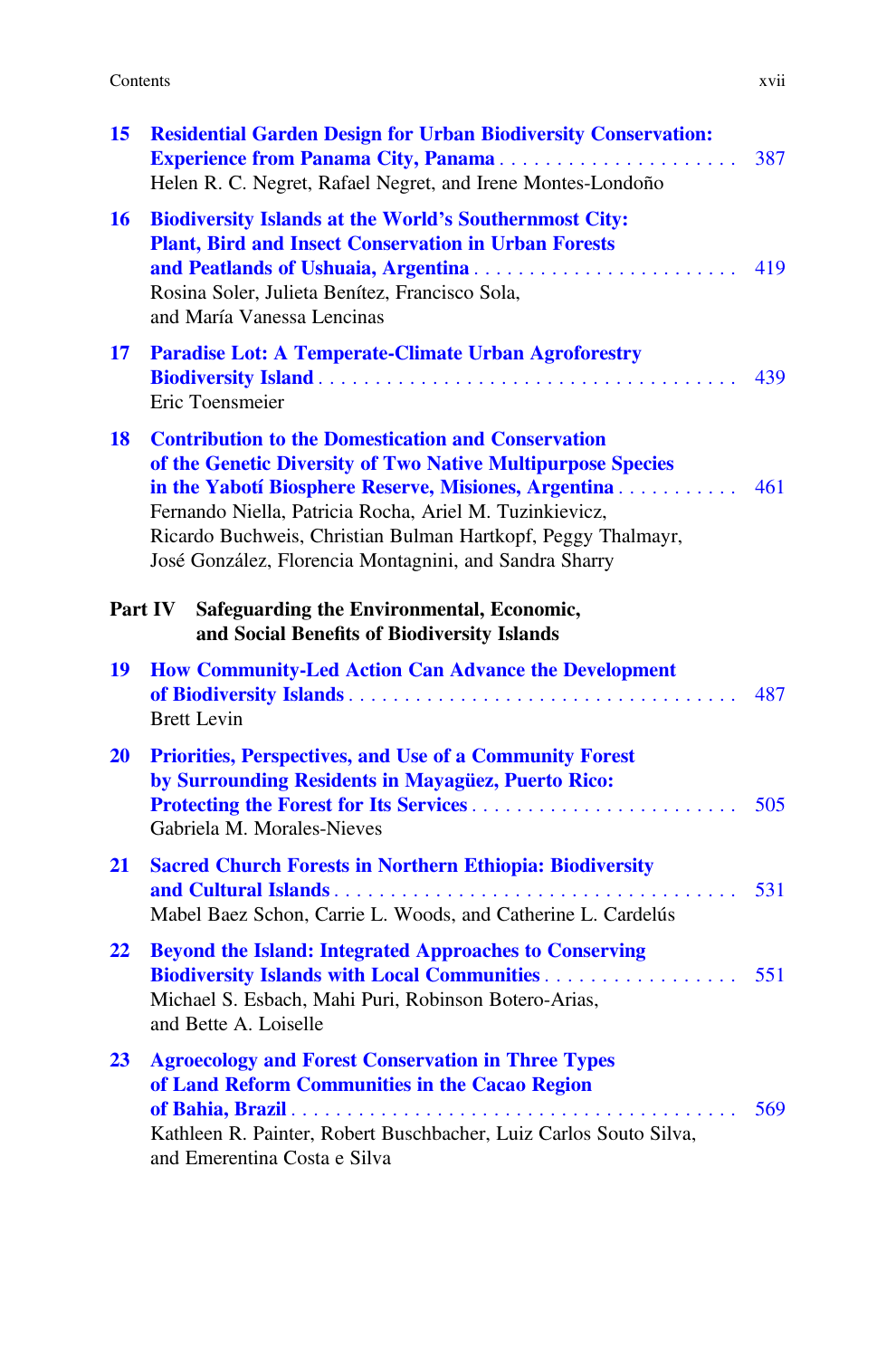| $\cdots$<br><b>XV111</b><br>the contract of the contract of the contract of | Contents |
|-----------------------------------------------------------------------------|----------|
|                                                                             |          |

| 24        | <b>Preserving Biodiversity in Appalachian Mixed Mesophytic</b><br><b>Forests Through the Permit-Based Harvest of American</b><br><b>Ginseng and Other Forest Botanicals</b><br>Karam Sheban                                                                                                                   | 601 |
|-----------|---------------------------------------------------------------------------------------------------------------------------------------------------------------------------------------------------------------------------------------------------------------------------------------------------------------|-----|
| $25\,$    | <b>Farmer Perceptions of Tropical Dry Forest Restoration</b><br><b>Practices on the Azuero Peninsula of Panama - Implications</b><br>for Increasing Biodiversity in a Human-Dominated Landscape<br>Vicente Vásquez, Cristina Barber, Yassine Dguidegue,<br>T. Trevor Caughlin, Roxana García, and Ruth Metzel | 629 |
| <b>26</b> | <b>Safeguarding Biodiversity Islands in Northern Ethiopia</b><br>Emily Sigman                                                                                                                                                                                                                                 |     |
|           | <b>Part V</b> Conclusions                                                                                                                                                                                                                                                                                     |     |
| 27        | <b>Conclusions: Challenges and Opportunities in Implementing</b><br>Florencia Montagnini, Ryan T. Smith, Benjamin Everett-Lane,<br>Sara del Fierro, and Dara Albrecht                                                                                                                                         |     |
|           |                                                                                                                                                                                                                                                                                                               | 705 |